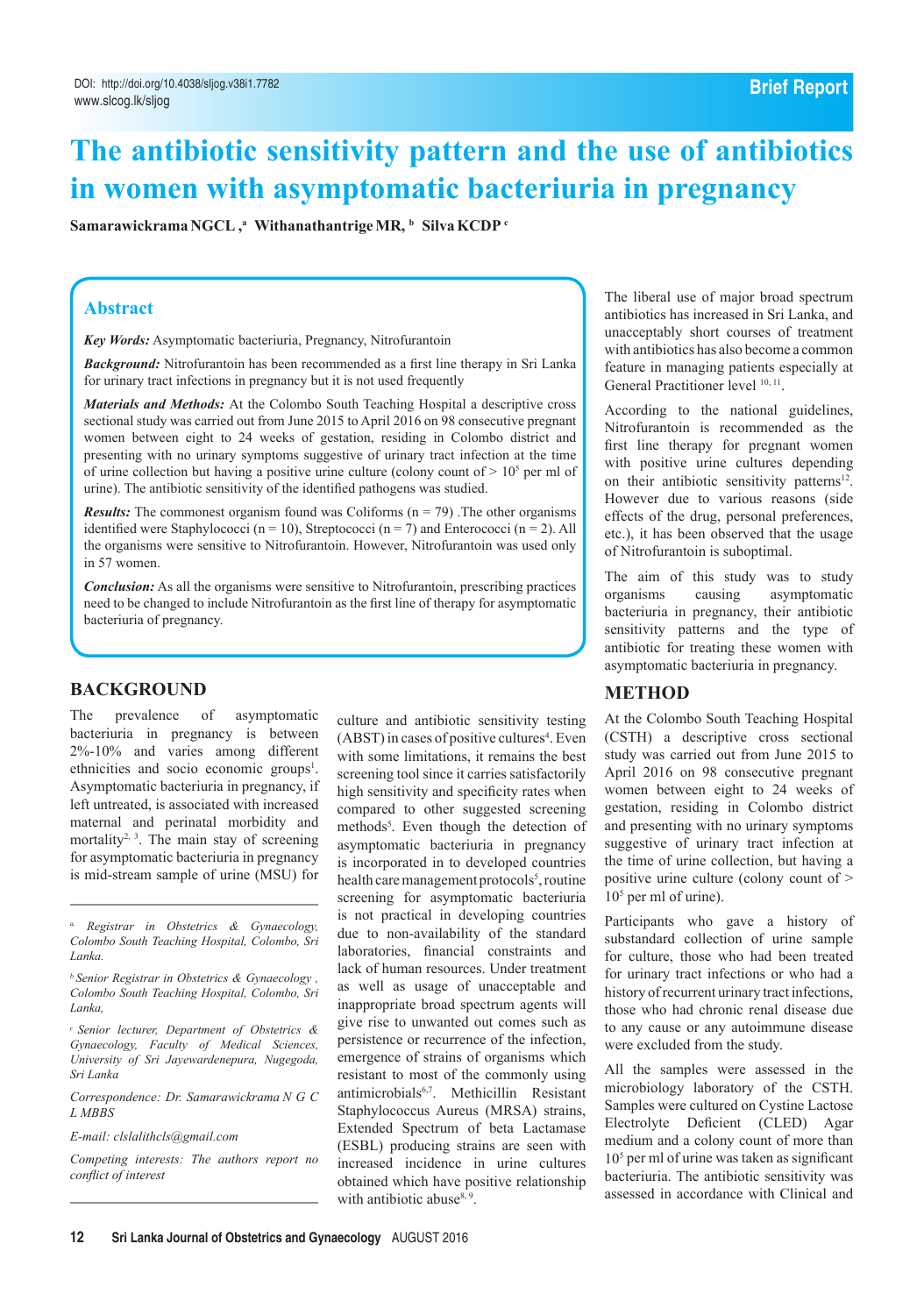Laboratory Standard Institute guidance, United State of America<sup>13</sup>. The urinary culture and antibiotic sensitivity reports were provided to the attending clinicians who managed these women. The type of antibiotic prescribed by the attending clinicians was recorded. Statistical analyses were carried out by using the Statistical Package for the Social Sciences version 18.0 (SPSS Inc, USA). Data analysis was performed using descriptive statistics and Chi square test. A p value of

< 0.05 was considered to be of statistical significance.

# **Results**

The commonest organism found was Coliforms ( $n = 79$ ). The other organisms identified were Staphylococci (n = 10), Streptococci  $(n = 7)$  and Enterococci  $(n = 2)$  The sensitivity pattern of each organism for all the antibiotics which were tested is presented in Table 1, and the pattern of antibiotics prescribed, is presented in Table 2. All the organisms were sensitive to Nitrofurantoin but it was prescribed for only 57 women.

## **Discussion**

Even though all the samples were sensitive to Nitrofurantoin, the usage of Nitrofurantoin as the first line therapy for asymptomatic bacteriuria in

| <b>Antimicrobial type</b> |               | Percentage<br>of women<br>with<br><b>Coliform</b><br>infection<br>sensitive to<br>antibiotic<br>$(n=79)$ | Percentage of<br>women with<br>Staphylococcu<br>s infection<br>sensitive to<br>antibiotic<br>$(n=10)$ | Percentage<br>of women<br>with<br>Streptococcu<br>s infection<br>sensitive to<br>antibiotic<br>$(n=7)$ | Percentage<br>of women<br>with<br><b>Enterococcu</b><br>s infection<br>sensitive to<br>antibiotic<br>$(n=2)$ |
|---------------------------|---------------|----------------------------------------------------------------------------------------------------------|-------------------------------------------------------------------------------------------------------|--------------------------------------------------------------------------------------------------------|--------------------------------------------------------------------------------------------------------------|
| Nitrofurantoin            |               | 100                                                                                                      | 100                                                                                                   | 100                                                                                                    | 100                                                                                                          |
| Cephalosporin             | Cephalexin    | $\overline{62}$                                                                                          | Sensitivity not<br>assessed                                                                           | Sensitivity<br>not assessed                                                                            | $\overline{0}$                                                                                               |
|                           | Cefuroxime    | $\overline{50}$                                                                                          | 100                                                                                                   | 100                                                                                                    | 100                                                                                                          |
|                           | Cefotaxime    | $\overline{100}$                                                                                         | 100                                                                                                   | $\overline{100}$                                                                                       | $\overline{100}$                                                                                             |
| Quinolone                 | Ciprofloxacin | 60                                                                                                       | 100                                                                                                   | 100                                                                                                    | 100                                                                                                          |
|                           | Norfloxacin   | 60                                                                                                       | $\overline{100}$                                                                                      | 100                                                                                                    | 100                                                                                                          |
| Co Amoxiclav              |               | $\overline{50}$                                                                                          | 100                                                                                                   | 100                                                                                                    | 100                                                                                                          |
| Cotrimazole               |               | $\overline{87}$                                                                                          | 100                                                                                                   | Sensitivity<br>not assessed                                                                            | $\overline{0}$                                                                                               |
| $\beta$ lactams           | Amoxicillin   | $\overline{37}$                                                                                          | $\overline{0}$                                                                                        | 100                                                                                                    | 100                                                                                                          |
|                           | Ampicillin    | $\overline{37}$                                                                                          | $\overline{0}$                                                                                        | 100                                                                                                    | 100                                                                                                          |
| Aminoglycoside<br>S       | Gentamycin    | $\overline{100}$                                                                                         | 100                                                                                                   | 100                                                                                                    | 100                                                                                                          |
|                           | Amikacin      | $\overline{100}$                                                                                         | 100                                                                                                   | 100                                                                                                    | 100                                                                                                          |
|                           | Netilmycin    | 100                                                                                                      | 100                                                                                                   | 100                                                                                                    | 100                                                                                                          |
| Carbapenems               | Imipenem      | $\overline{100}$                                                                                         | 100                                                                                                   | 100                                                                                                    | 100                                                                                                          |
|                           | Meropenem     | 100                                                                                                      | 100                                                                                                   | 100                                                                                                    | 100                                                                                                          |

**Table 1 Sensitivity pattern of various organisms to the antibiotics**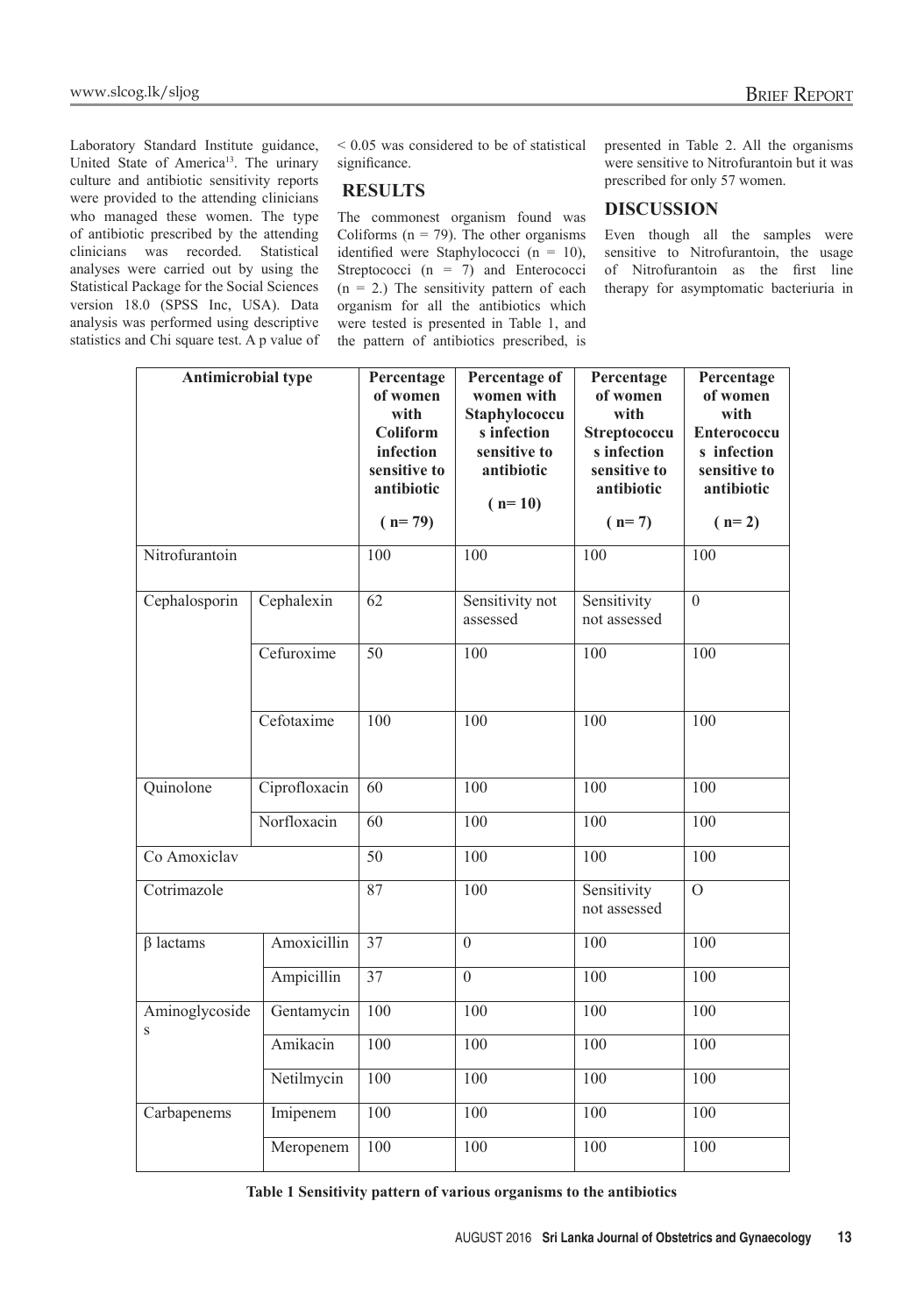| Organism<br>Antibiotic<br>Prescribed | <b>Coliforms</b><br>$(n=79)$ | Staphylococci<br>$(n=10)$ | Streptococci<br>$(n=7)$ | Enterococci<br>$(n=2)$ | <b>Total No of</b><br>women<br>treated |
|--------------------------------------|------------------------------|---------------------------|-------------------------|------------------------|----------------------------------------|
| Nitrofurantoin                       | 47                           | 6                         | $\overline{2}$          | $\overline{c}$         | 57                                     |
| Cefuroxime                           | 14                           |                           | $\mathbf{2}$            |                        | 16                                     |
| Co<br>Amoxiclav                      | 7                            | $\overline{2}$            |                         |                        | 9                                      |
| Cephalexin                           | 5                            |                           | 3                       |                        | 8                                      |
| Amoxicillin                          | 6                            | $\overline{2}$            |                         |                        | 8                                      |

**Table 2 The prescription of antibiotics for women with asymptomatic bacteriuria in pregnancy according to the identified organism (n=98)**

pregnancy was sub optimal. There is no evidence of any risks to the foetus when Nitrofurantoin is used during pregnancy, including the first trimester $14, 15$ . National and international guidelines recommend its usage as the first line therapy in treating urinary tract infections in pregnancy including asymptomatic bacteriuria in pregnancy<sup>12, 16</sup>. More importantly Nitrofurantoin is a comparatively cheaper drug when compared to Cefuroxime or Co Amoxiclav. When there is more than one antibiotic for which a particular organism is sensitive, then the antibiotic which is cheaper and with no major side effects or adverse effects should be administered to patients. Therefore Nitrofurantoin should clearly have been the antibiotic of choice which should have been prescribed for the patients in the current study. Furthermore the usage of Co Amoxiclav during the latter part of pregnancy for preterm prelabour rupture of membranes has been shown to be associated with some adverse perinatal outcomes<sup>17</sup>.

If nausea occurs with the use of Nitrofurantoin, it can be minimized by proper counseling of the patients, modifying intake techniques such as taking it after meals and combining with anti-emetics if necessary.

Currently, screening for asymptomatic bacteriuria in pregnancy is not routinely practiced in many obstetric units in Sri Lanka. Limited laboratory resources, which are already burdened with a heavy work load, would the obvious limiting factor for the lack of routine screening in the country. Routine screening is not cost effective if the prevalence of asymptomatic bacteriuria in pregnancy is less than 2% 18. Evidence suggests that the prevalence of asymptomatic bacteriuria in pregnancy in Sri Lanka is approximately 3.6  $\%$ , which is comparable to global figures<sup>19</sup>, and therefore routine screening would be justified.

The current study is limited by the fact that it only covered a single unit for a one year period. Further multi center studies are required covering a wider geographic area, for a comprehensive understanding of the prevalence of asymptomatic bacteriuria in pregnancy and its antibiotic sensitivity pattern in Sri Lanka.

In conclusion, all the organisms were sensitive to Nitrofurantoin. Prescribing practices need to be changed to include Nitrofurantoin as the first line of therapy for asymptomatic bacteriuria of pregnancy.

## **Acknowledgement**

To Professor Malik Goonewardene, MBBS, MS (Obs & Gyn), FSLCOG, FRCOG (UK) for his invaluable guidance in the preparation of this article.

# **References**

- 1. Smaill FM, Vazquez JC. Antibiotics for asymptomatic bacteriuria in pregnancy. *Cochrane Database of Systematic Reviews* 2015, Issue 8. Art. No.: CD000490. DOI: 10.1002/14651858.CD000490.pub3. [Accessed on  $12<sup>th</sup>$  May 2016]
- 2. Kass EH. Pyelonephritis and bacteriuria, A major problem in preventive medicine. *Ann Intern Med*  1962;56:46–53.
- 3. Kass EH. Pregnancy, pyelonephritis and prematurity. *Clin Obstet Gynecol* 1970;13:239–54. doi:10.1097/00003081-197006000- 00003. [Accessed on 15<sup>th</sup> May 2015]